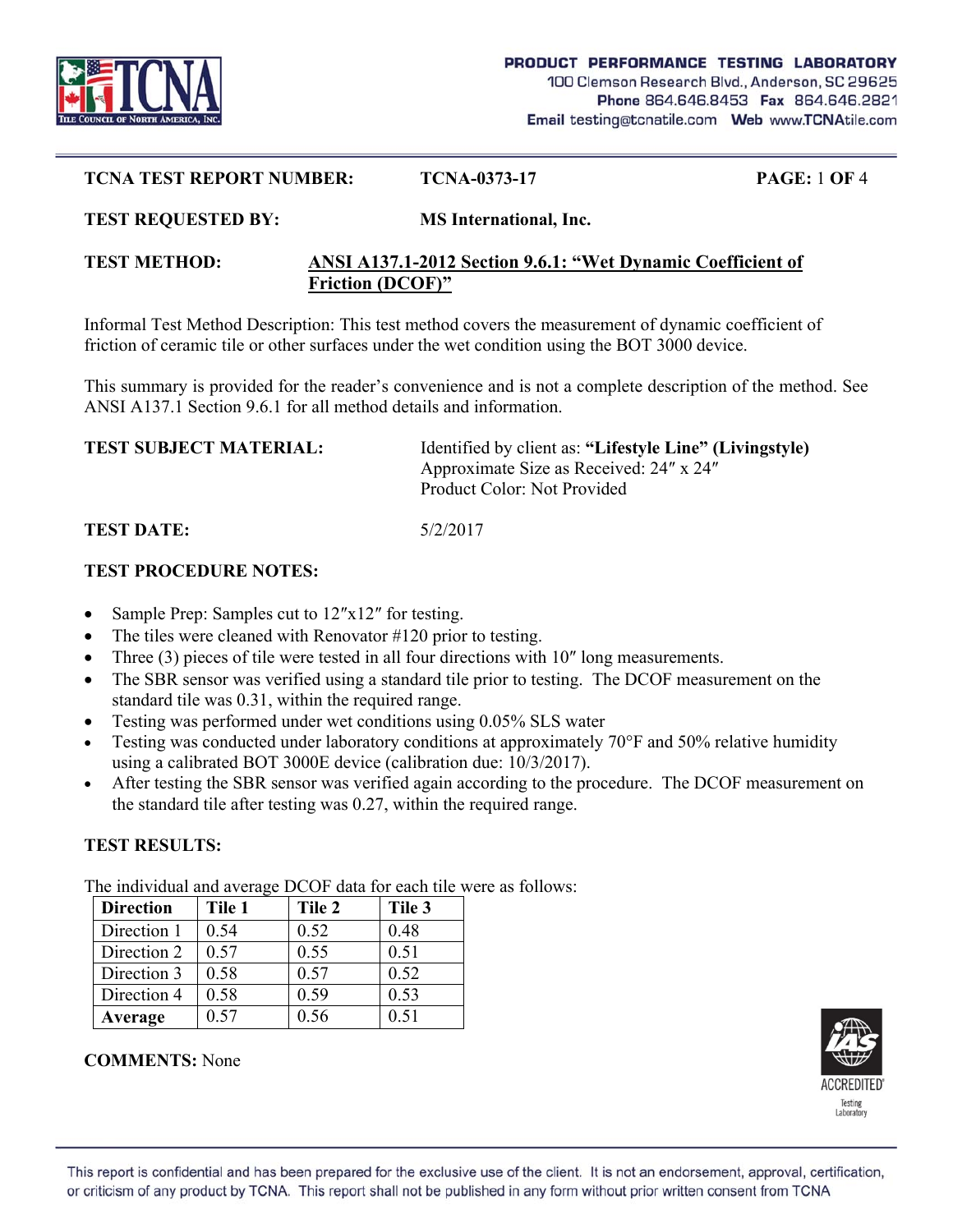

| <b>TCNA TEST REPORT NUMBER:</b> | <b>TCNA-0373-17</b>                                                                    | <b>PAGE: 2 OF 4</b> |
|---------------------------------|----------------------------------------------------------------------------------------|---------------------|
| <b>TEST REQUESTED BY:</b>       | <b>MS</b> International, Inc.                                                          |                     |
| <b>TEST SUBJECT MATERIAL:</b>   | Identified by client as: "Lifestyle Line"                                              |                     |
| <b>TEST METHOD:</b>             | ANSI A137.1-2012 Section 9.6.1: "Wet Dynamic Coefficient of<br><b>Friction (DCOF)"</b> |                     |

**IMAGE OF PRODUCT TESTED:** 





This report is confidential and has been prepared for the exclusive use of the client. It is not an endorsement, approval, certification, or criticism of any product by TCNA. This report shall not be published in any form without prior written consent from TCNA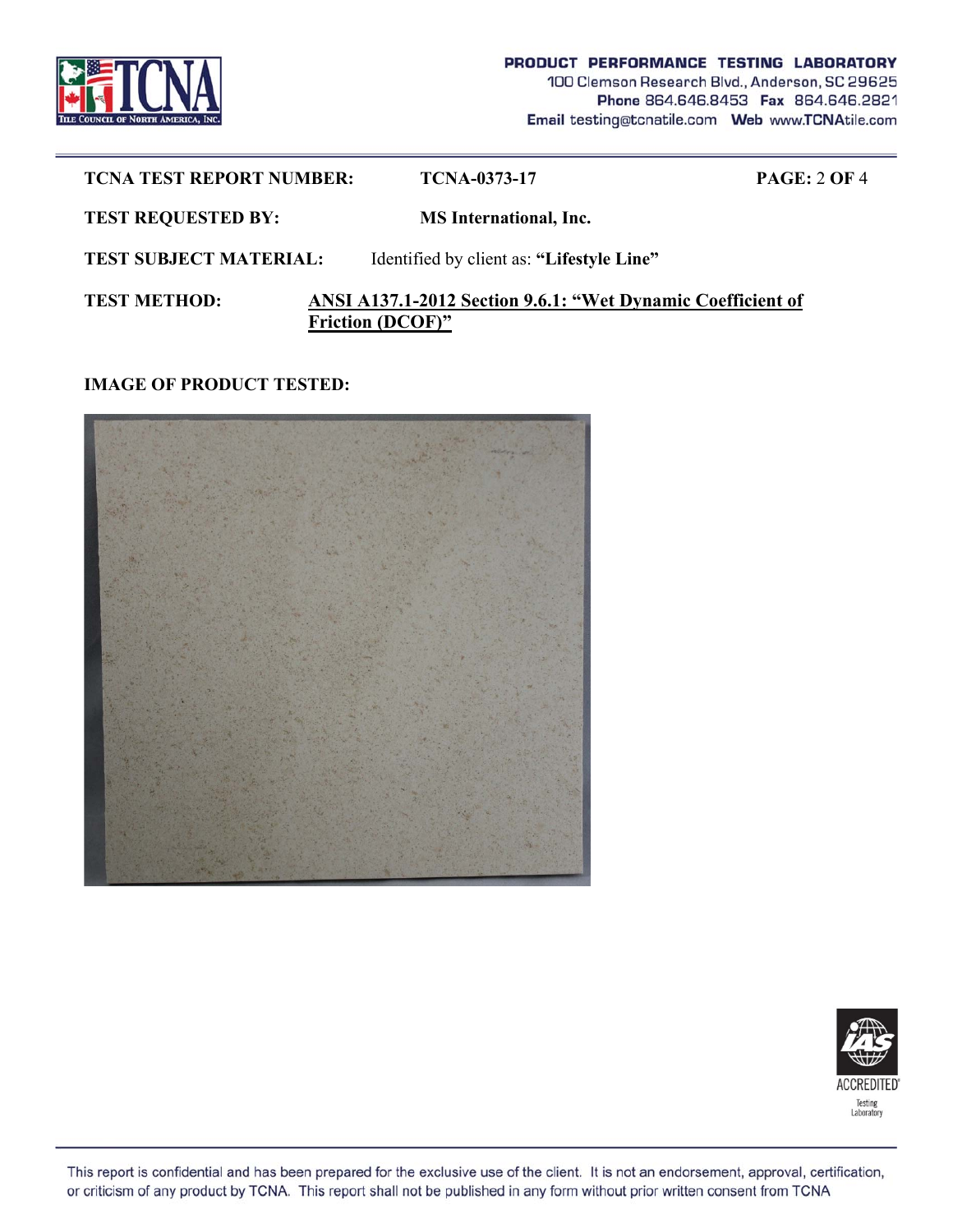

| <b>TCNA TEST REPORT NUMBER:</b> | TCNA-0373-17                                                                           | <b>PAGE: 3 OF 4</b> |
|---------------------------------|----------------------------------------------------------------------------------------|---------------------|
| <b>TEST REQUESTED BY:</b>       | <b>MS</b> International, Inc.                                                          |                     |
| <b>TEST SUBJECT MATERIAL:</b>   | Identified by client as: "Lifestyle Line"                                              |                     |
| <b>TEST METHOD:</b>             | ANSI A137.1-2012 Section 9.6.1: "Wet Dynamic Coefficient of<br><b>Friction (DCOF)"</b> |                     |

### **ANSI SPECIFICATIONS:**

According to the ANSI A137.1 standard for ceramic tile, "Unless otherwise specified, tiles suitable for level interior spaces expected to be walked upon when wet shall have a wet DCOF of 0.42 or greater when tested using SLS solution as per the procedure in section 9.6.1. However, tiles with a DCOF of 0.42 or greater are not necessarily suitable for all projects. The specifier shall determine tiles appropriate for specific project conditions, considering by way of example, but not in limitation, type of use, traffic, expected contaminants, expected maintenance, expected wear, and manufacturers' guidelines and recommendations."

This paragraph is excerpted from Section 6.2.2.1.10 of the standard. For the complete section, including necessary information for specifiers, this section can be viewed and downloaded at no cost at http://www.tcnatile.com/images/pdfs/COF\_excerpt\_from\_ANSI\_A137.1-2012\_release\_date\_November\_2012.pdf

# **DISCLAIMER AND LIMITATION OF LIABILITY**

This report is provided for the sole use of the client and no one else. It is intended for professional use by a knowledgeable professional. If published by the client, it must be published in full, including this disclaimer and limitation of liability.

This report is not an endorsement, recommendation, approval, certification, or criticism by TCNA of any particular product or its application. TCNA recommends that anyone considering the use or installation of a particular product consult with the manufacturer or an industry professional for advice specific to the person's needs and consider any applicable laws, statutes, codes, or regulations relevant to the particular product. TCNA does not know all the different manners and applications in which a client's particular product might be used, and, therefore, it disclaims any and all duty to provide warnings or to further investigate the suitability of the use of a particular product in a particular situation.

Unless otherwise expressly stated, TCNA tested the specific test subject material provided by the client and identified in the lab report, as indicated by the client. TCNA does not independently verify the information provided by the client, and it makes no representation that similar results would be achieve with other, untested materials, even if such other materials purportedly have the same product name, are purportedly of the same or similar type of tile or product made by the client, or are purportedly from the same batch of tile or product. Nor does TCNA state that the date in this report



This report is confidential and has been prepared for the exclusive use of the client. It is not an endorsement, approval, certification, or criticism of any product by TCNA. This report shall not be published in any form without prior written consent from TCNA